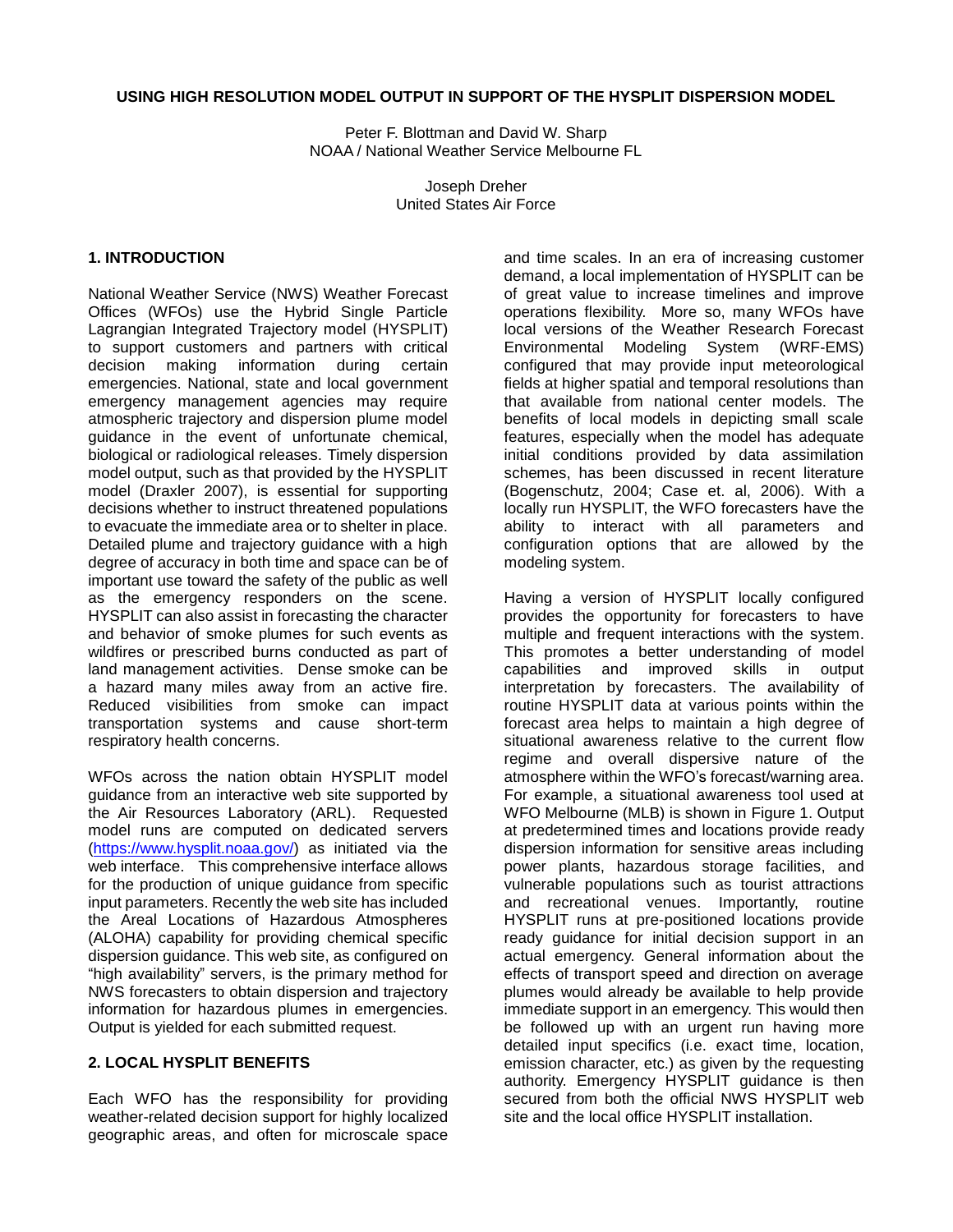

**Fig. 1. Routine HYSPLIT guidance configured at predetermined locations. Output is displayed as animated GIF images on forecaster situational awareness monitors.**

#### **3. WFO MELBOURNE SPECIFIC INSTALLATION**

A tasking proposal through the NASA Applied Meteorology Unit (AMU) brought the HYSPLIT capabilities to WFO MLB in 2007 (Dreher, 2009). The original installation employed version 4.8 of the software. Since that time the system has been upgraded to version 4.9. The configuration also uses the GRIBmaster (Rozumalski, 2012) software to download background models for subsequent use as input. The local HYSPLIT configuration was installed on an office Linux server with various computer shell and Perl scripts developed to provide an interface for interacting with the model. The computer scripts read in text files as input to the actual model which gives a forecaster the ability to interact with the complete array of parameters. Routinely scheduled HYSPLIT model runs are generated at regular intervals (every 3 hours).

WFO forecasters can interact with the routine scheduled model runs by adding and subtracting source locations through text products at their Advanced Weather Interactive Processing System (AWIPS) workstations. Since AWIPS is the primary computer system for forecaster use, an interface on AWIPS was fitted to facilitate a streamlined approach for acquiring additional guidance with respect to the next scheduled HYSPLIT run. Forecasters enter latitude and longitude pairs in to a text file (WRKHYS) which are then incorporated within the next run. HYSPLIT output in the form of animated (i.e. looping) GIF images and Geo-referenced KML files are generated for a dozen or more locations every three hours based off the NCEP Rapid Refresh (RAP) model as well as a 9km version of a locally configured WRF-EMS ARW model run.

WFO forecasters may also be called upon to provide decision support to emergency management officials during high-stress and short-fused emergencies. A second stand-alone HYSPLIT installation is configured on WFO MLB servers to accept urgent requests from forecasters and provide rapid HYSPLIT guidance. The interface is again through a simple AWIPS text product generation (WRKHYE) method (Figure 2). In addition to a latitude and longitude pair for location information, an onset time and duration period is entered. The interface also accepts a release period interval for instances where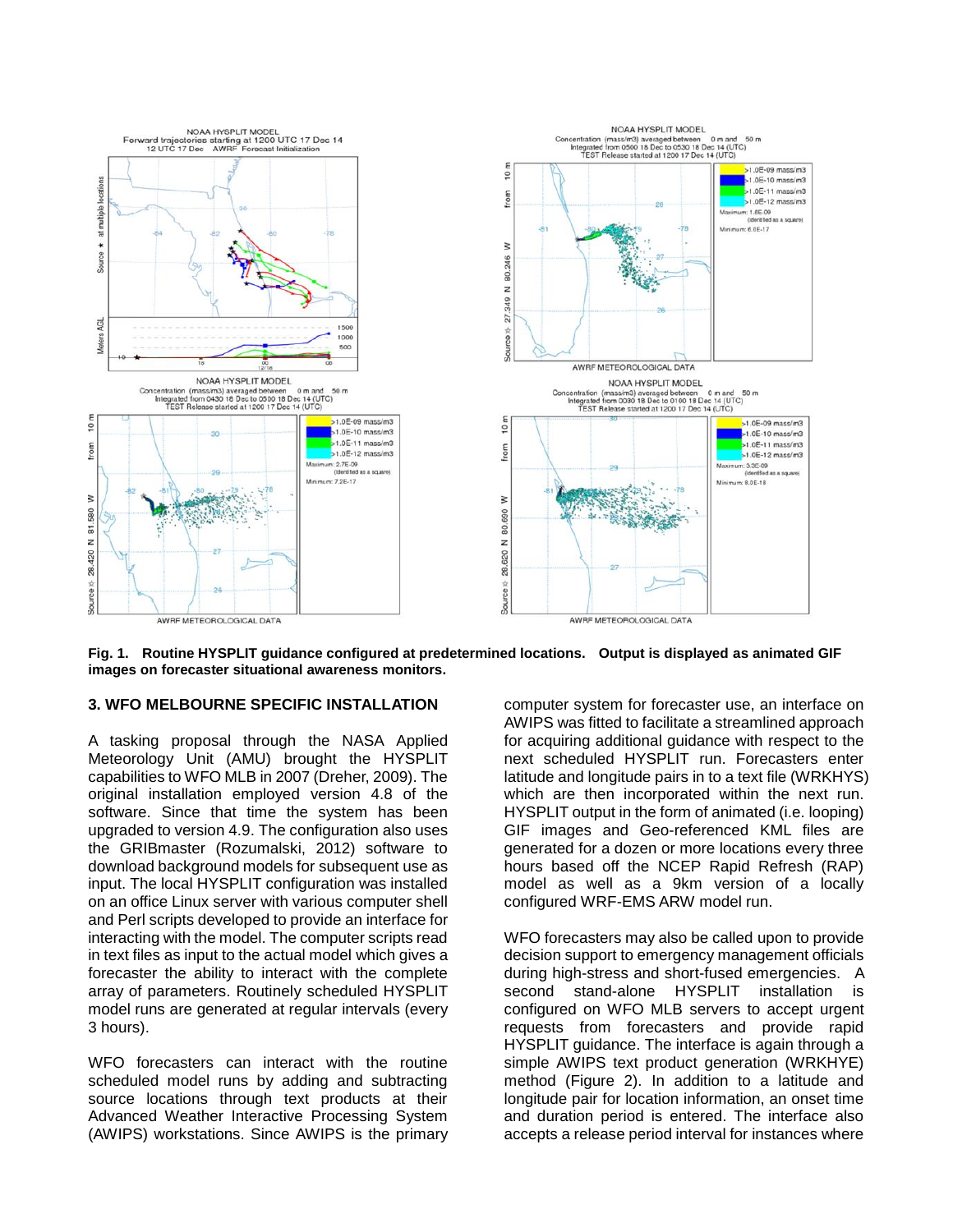there is not a continuous release of the hazardous material. After product entry, computer scripts begin the process of running the model with the input parameters. Within approximately three minutes, dispersion plume information is available to forecasters based on both RAP and WRF-ARW model guidance. The forecasters' expertise is leveraged in their being aware which short-term model behavior is best representing the local environmental flow pattern at the time of the hazardous release. Both the routine scheduled (WRKHYS) and emergency (WRKHYE) HYSPLIT configurations produce output in looping GIF images and Geographic Information System (GIS) output. The KML files (Figure 3) displayed within a tool such as Google Earth, etc., provide highly detailed geographic specific information that can be easily shared with emergency management officials.



**Fig. 2. AWIPS text product interface (WRKHYE)**

#### **4. SUMMARY**

A local HYSPLIT installation has been incorporated into WFO MLB operations for several years. The availability of this resource has proven to be beneficial as demand for sensitive decision support continues to increase. WFO MLB has experienced a steady increase of such requests which is consistent with the overall NWS goals for a Weather Ready Nation (NWS Strategic Plan, 2011). The local HYSPLIT provides enhanced situational awareness as well as ready-access to plume dispersion information. The system uses the best high resolution NCEP models as well as high resolution models run locally within the WFO. The mesoscale models run at a local WFO have the added benefit of providing output at temporal intervals finer than that currently available from NCEP.



**Fig. 3. HYSPLIT KML output used in a GIS.**

It has been discussed by Bowman et. al., that Lagrangian dispersion model improvements can only be realized in the future through improved mesoscale models with improved spatial and temporal resolutions (Bowman et.al., 2013). As HYSPLIT is a Lagrangian model, its performance is totally dependent on the quality of the background model used for the dispersion simulations. Moreover, local NWS forecasters are in the best position to choose the most appropriate mesoscale model due to their knowledge of the local meteorology and an understanding of the most recent performance of the available background models.

Bogenschutz, Peter A., "Skill Assessment and Benefits on Applying the New Weather Research and Forecast Model to National Weather Service Forecast Operations" (2004). Electronic Theses, Treatises and Dissertations. Paper 3623. http://diginole.lib.fsu.edu/etd/3623

Bowman, K.P., J.C. Lin, A. Stohl, R. Draxler, P. Konopka, A. Andrews, and D. Brunner, 2013: Input Data Requirements for Lagrangian Trajectory Models. Bull*.* Amer*.* Meteor*.* Soc*.*, 94, 1051–1058.

Case, J., P.F. Blottman, B. Hoeth, and T. Oram 2006: An Operational Configuration of the ARPS Data Analysis System to Initialize WRF in the NWS Environmental Modeling System. Presented to the National Weather Association 31st Annual Meeting, Cleveland, OH, (10/06)